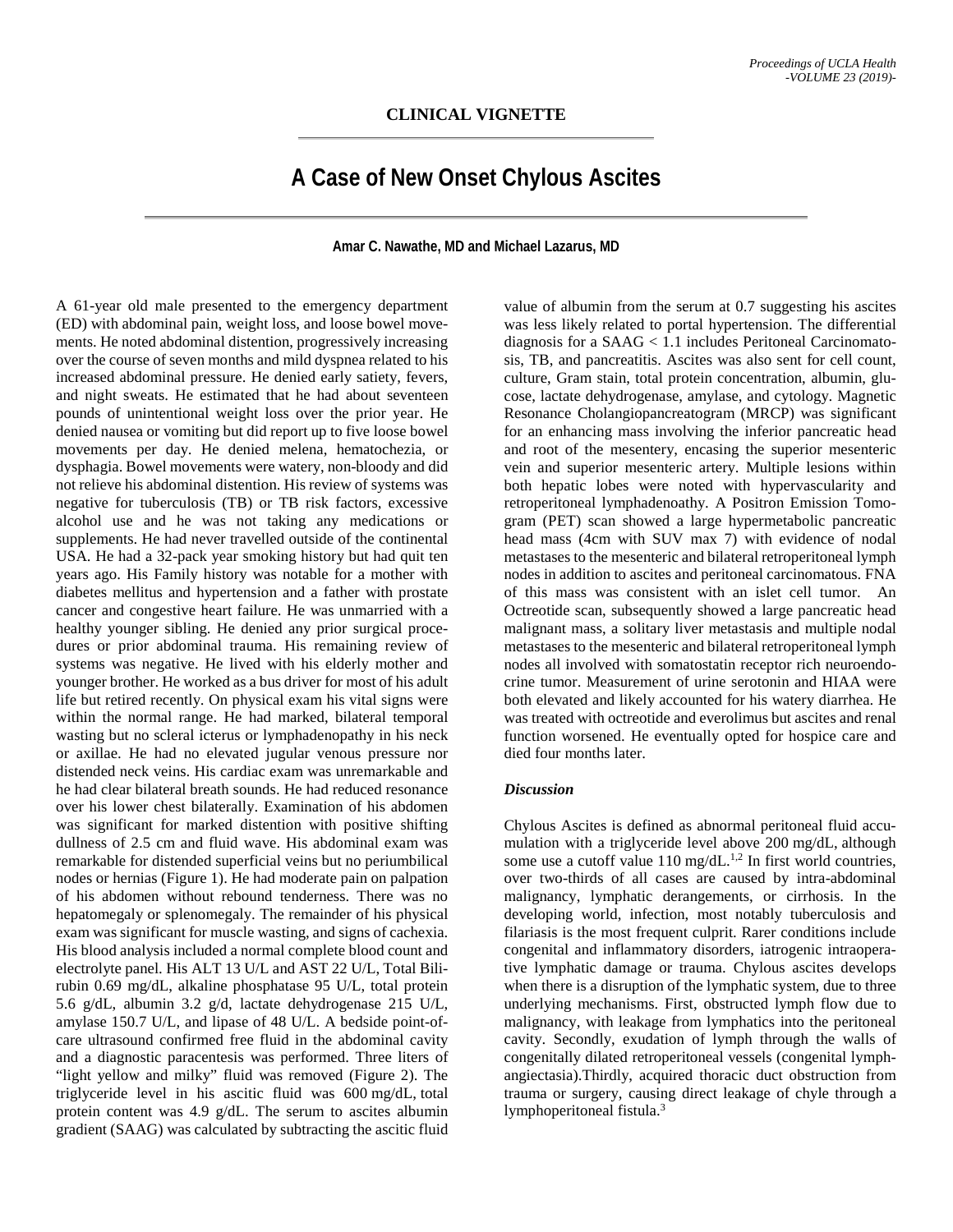In our patient, malignancy was the cause of his marked ascites. Lymphoma accounts for at least one-half to one-third of the cases.2 In most malignancies causing chylous ascites, direct obstruction and invasion into the lymphatics causes disrupted lymphatic flow. <sup>4</sup> Rarer oncologic causes include breast, esophageal, pancreatic, colon, renal, testicular, endometrial, cervical, ovarian, and prostate cancer; Kaposi sarcoma; carcinoid tumors; and lymphangiomyomatosis. <sup>2</sup> Carcinoid tumors should be excluded in patients with chylous ascites and secretory diarrhea as in our case.

Chylous ascites frequently presents as progressive and painless abdominal distention, occurring over weeks to months, depending upon the underlying cause. The most common presenting symptom was abdominal distension (81 percent) in a systematic review that included 131 studies (with a total of 190 patients) who had atraumatic chylous ascites.<sup>4</sup> Patients who have undergone abdominal or thoracic surgery may present with a more acute onset.

Patients may complain of weight gain and/or dyspnea resulting from increased abdominal pressure. Other features include nonspecific abdominal pain, weight loss, diarrhea and steatorrhea, malnutrition, edema, nausea, enlarged lymph nodes, early satiety, fevers, and night sweats. <sup>5</sup> However, in the majority of cases, the diagnosis is not suspected before performing a diagnostic paracentesis. When ascites is found clinically, the patient should be asked about weight loss or gain, symptoms of malignancy, family history, prior abdominal surgery, foreign travel, prior abdominal injury, and existing hepatic or renal disease. Typical physical examination findings include a fluid wave, shifting dullness, pleural effusions, lower extremity edema, lymphadenopathy, wasting, abdominal masses, and periumbilical hernias. Other clinical features of severe hepatic decompensation such as icterus, palmar erythema, spider angiomas, and encephalopathy should be sought. Abdominal paracentesis is the most important study in making the diagnosis. The total protein content can vary. A range of 2.5 to 7.0 g/dL has been suggested. <sup>6</sup> The serum to ascites albumin gradient is also helpful in making the diagnosis. <sup>7</sup> A complete ascitic fluid analysis should be sent for cell count, culture, Gram stain, total protein concentration, albumin, glucose, lactate dehydrogenase, amylase, and cytology. <sup>8</sup> A tuberculosis smear, culture, and adenosine deaminase (ADA) should be performed in selected cases when tuberculosis is suspected. Computed tomography (CT) of the abdomen can identify intraperitoneal adenopathy and masses. Lymphangiography and lymphoscintigraphy can detect abnormal retroperitoneal nodes, dilated lymphatics, fistulae, and thoracic duct anomalies.<sup>9</sup> The best study for diagnosing obstructed lymphatics is Lymphangiography (LAG), however tissue necrosis and fat emboli are serious adverse effects.<sup>10</sup>

Specific treatment of chylous ascites is determined by the etiology. Symptom control is aimed at reducing the ascites formation. Initial approaches for patients who have progressive ascites, a high-protein and low-fat diet with medium-chain triglycerides (MCT) is helpful. Dietary restriction of long-chain

triglycerides (LCT) avoids their conversion into monoglycerides and free fatty acids (FFA), which are transported as chylomicrons to the intestinal lymph ducts. Low-fat diet with MCT supplementation reduces the production and flow of chyle. <sup>11</sup> Case reports have suggested that both somatostatin and subcutaneous octreotide are also effective in the management of chylous ascites. <sup>12</sup> This may be due to inhibition of lymph fluid excretion through specific receptors found in the normal intestinal wall of lymphatic vessels. <sup>13</sup> In patients with a large amount of ascites, a total paracentesis to relieve abdominal discomfort and dyspnea should be performed and repeated as needed.

In conclusion, based on a literature review, chylous ascites in patients with carcinoid tumors have a universally poor outcome.14 Although neuroendocrine tumors are usually less aggressive, particularly in those patients with carcinoid tumors of midgut origin, it is definitely more aggressive in those patients presenting with chylous ascites.

## *Figures*

Figure 1.